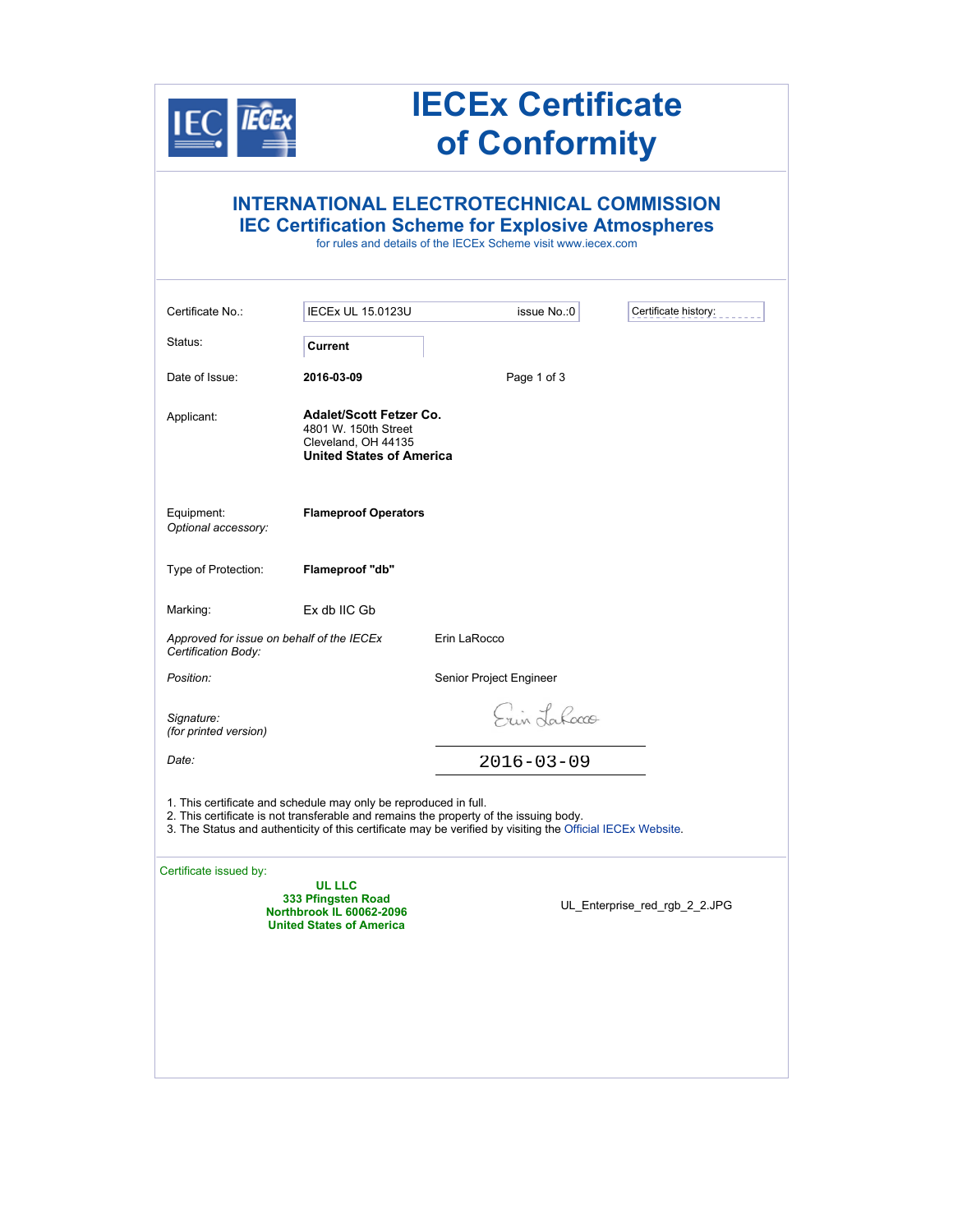|                                              |                                                                                                                  | <b>IECEx Certificate</b><br>of Conformity                                                                                                                                                                                                                                                                                                                                                                                                                                                     |
|----------------------------------------------|------------------------------------------------------------------------------------------------------------------|-----------------------------------------------------------------------------------------------------------------------------------------------------------------------------------------------------------------------------------------------------------------------------------------------------------------------------------------------------------------------------------------------------------------------------------------------------------------------------------------------|
| Certificate No.:                             | <b>IECEX UL 15.0123U</b>                                                                                         |                                                                                                                                                                                                                                                                                                                                                                                                                                                                                               |
| Date of Issue:                               | 2016-03-09                                                                                                       | lssue No.: 0                                                                                                                                                                                                                                                                                                                                                                                                                                                                                  |
|                                              |                                                                                                                  | Page 2 of 3                                                                                                                                                                                                                                                                                                                                                                                                                                                                                   |
| Manufacturer:                                | <b>Adalet/Scott Fetzer Co.</b><br>4801 W. 150th Street<br>Cleveland, OH 44135<br><b>United States of America</b> |                                                                                                                                                                                                                                                                                                                                                                                                                                                                                               |
| Additional Manufacturing location<br>$(s)$ : |                                                                                                                  |                                                                                                                                                                                                                                                                                                                                                                                                                                                                                               |
| as amended.                                  |                                                                                                                  | This certificate is issued as verification that a sample(s), representative of production, was assessed and tested and<br>found to comply with the IEC Standard list below and that the manufacturer's quality system, relating to the Ex products<br>covered by this certificate, was assessed and found to comply with the IECEx Quality system requirements. This<br>certificate is granted subject to the conditions as set out in IECEx Scheme Rules, IECEx 02 and Operational Documents |
| <b>STANDARDS:</b>                            | documents, was found to comply with the following standards:                                                     | The electrical apparatus and any acceptable variations to it specified in the schedule of this certificate and the identified                                                                                                                                                                                                                                                                                                                                                                 |
| IEC 60079-0:2011<br>Edition: 6.0             | Explosive atmospheres - Part 0: General requirements                                                             |                                                                                                                                                                                                                                                                                                                                                                                                                                                                                               |
| IEC 60079-1:2014-06<br>Edition: 7.0          |                                                                                                                  | Explosive atmospheres - Part 1: Equipment protection by flameproof enclosures "d"                                                                                                                                                                                                                                                                                                                                                                                                             |
|                                              | expressly included in the Standards listed above.                                                                | This Certificate <b>does not</b> indicate compliance with electrical safety and performance requirements other than those                                                                                                                                                                                                                                                                                                                                                                     |
| <b>TEST &amp; ASSESSMENT REPORTS:</b>        |                                                                                                                  | A sample(s) of the equipment listed has successfully met the examination and test requirements as recorded in                                                                                                                                                                                                                                                                                                                                                                                 |
| Test Report:<br>US/UL/ExTR15.0144/00         |                                                                                                                  |                                                                                                                                                                                                                                                                                                                                                                                                                                                                                               |
| <b>Quality Assessment Report:</b>            |                                                                                                                  |                                                                                                                                                                                                                                                                                                                                                                                                                                                                                               |
| US/UL/QAR08.0003/06                          |                                                                                                                  |                                                                                                                                                                                                                                                                                                                                                                                                                                                                                               |
|                                              |                                                                                                                  |                                                                                                                                                                                                                                                                                                                                                                                                                                                                                               |
|                                              |                                                                                                                  |                                                                                                                                                                                                                                                                                                                                                                                                                                                                                               |
|                                              |                                                                                                                  |                                                                                                                                                                                                                                                                                                                                                                                                                                                                                               |
|                                              |                                                                                                                  |                                                                                                                                                                                                                                                                                                                                                                                                                                                                                               |
|                                              |                                                                                                                  |                                                                                                                                                                                                                                                                                                                                                                                                                                                                                               |
|                                              |                                                                                                                  |                                                                                                                                                                                                                                                                                                                                                                                                                                                                                               |
|                                              |                                                                                                                  |                                                                                                                                                                                                                                                                                                                                                                                                                                                                                               |
|                                              |                                                                                                                  |                                                                                                                                                                                                                                                                                                                                                                                                                                                                                               |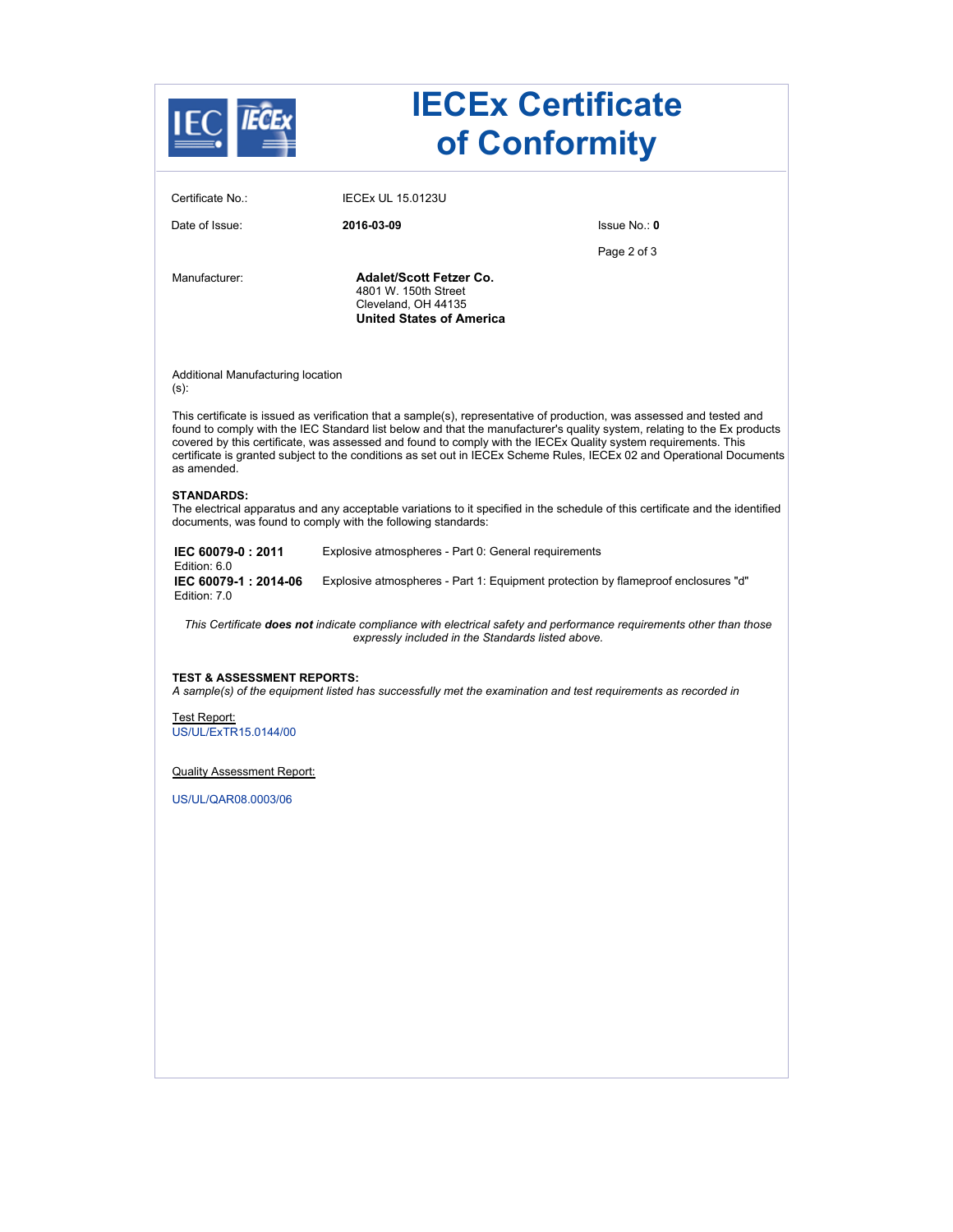|                                                                                        | <b>IECEx Certificate</b><br>of Conformity                                                                                                                                                                                                                                   |              |
|----------------------------------------------------------------------------------------|-----------------------------------------------------------------------------------------------------------------------------------------------------------------------------------------------------------------------------------------------------------------------------|--------------|
| Certificate No.:                                                                       | <b>IECEX UL 15.0123U</b>                                                                                                                                                                                                                                                    |              |
| Date of Issue:                                                                         | 2016-03-09                                                                                                                                                                                                                                                                  | lssue No.: 0 |
|                                                                                        |                                                                                                                                                                                                                                                                             | Page 3 of 3  |
|                                                                                        | <b>Schedule</b>                                                                                                                                                                                                                                                             |              |
| <b>EQUIPMENT:</b><br>Equipment and systems covered by this certificate are as follows: |                                                                                                                                                                                                                                                                             |              |
|                                                                                        | The flameproof operators are utilized to complete a flameproof enclosure. The operators are threaded into a<br>flameproof enclosure and utilize a shaft to attach an external operation device.<br>Please see Annex for additional information and Schedule of Limitations. |              |
|                                                                                        |                                                                                                                                                                                                                                                                             |              |
|                                                                                        |                                                                                                                                                                                                                                                                             |              |
|                                                                                        |                                                                                                                                                                                                                                                                             |              |
| <b>CONDITIONS OF CERTIFICATION: NO</b>                                                 |                                                                                                                                                                                                                                                                             |              |
|                                                                                        |                                                                                                                                                                                                                                                                             |              |
|                                                                                        |                                                                                                                                                                                                                                                                             |              |
|                                                                                        |                                                                                                                                                                                                                                                                             |              |
|                                                                                        |                                                                                                                                                                                                                                                                             |              |
|                                                                                        |                                                                                                                                                                                                                                                                             |              |
|                                                                                        |                                                                                                                                                                                                                                                                             |              |
|                                                                                        |                                                                                                                                                                                                                                                                             |              |
|                                                                                        |                                                                                                                                                                                                                                                                             |              |
|                                                                                        |                                                                                                                                                                                                                                                                             |              |
|                                                                                        |                                                                                                                                                                                                                                                                             |              |
|                                                                                        | Annex: Annex to IECEx UL 15.0123U Issue 0.pdf                                                                                                                                                                                                                               |              |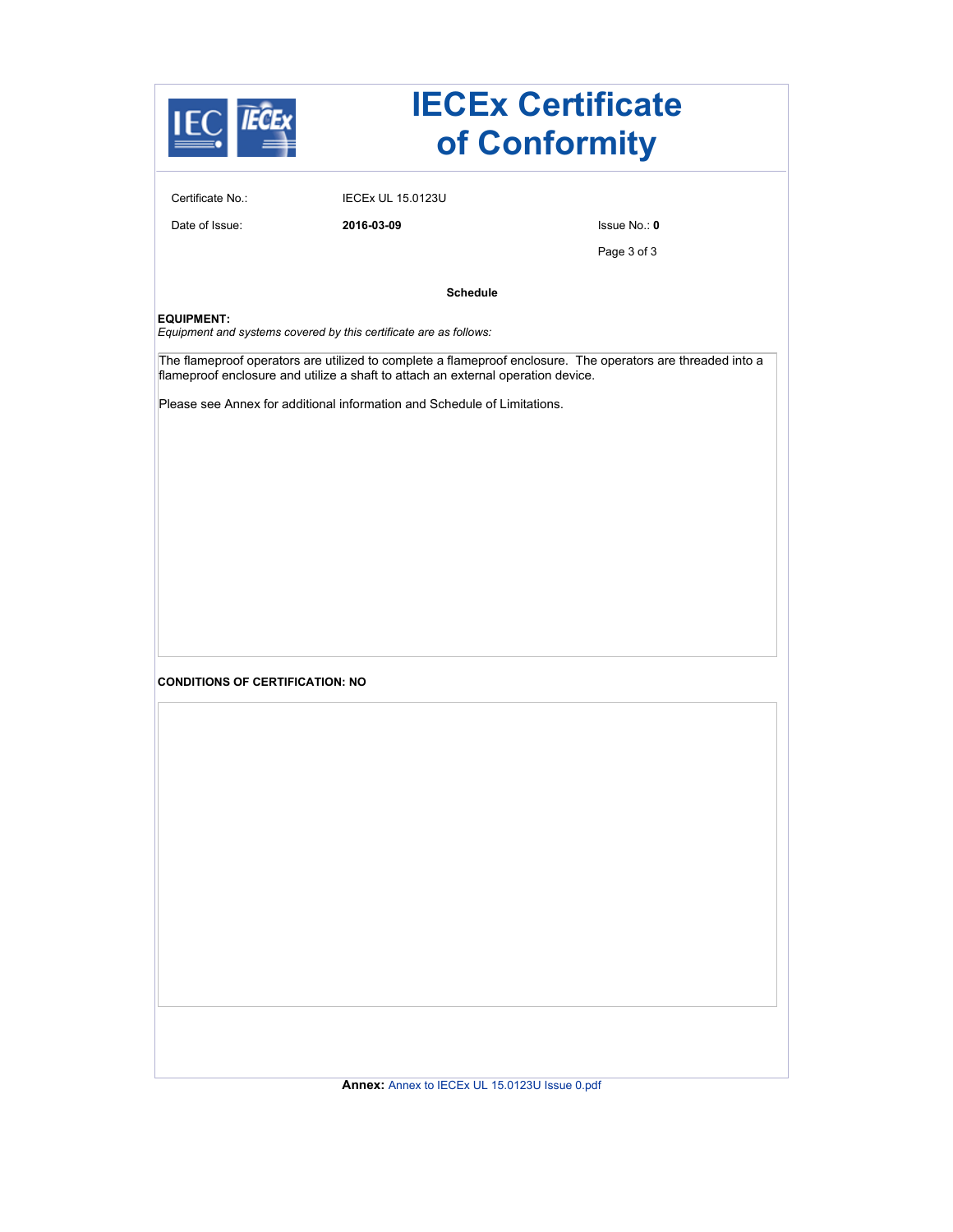#### PUSH BUTTON CATALOG NUMBERS:

| <b>XHPB</b> | PI |
|-------------|----|
|             |    |

| <b>XHPB</b>   | PUSH BUTTON, STANDARD BUTTON, LONG       |
|---------------|------------------------------------------|
| <b>XHPBS</b>  | PUSH BUTTON, STANDARD BUTTON, SHORT      |
| <b>XHPBM</b>  | PUSH BUTTON, MUSHROOM HEAD BUTTON, LONG  |
| <b>XHPBMS</b> | PUSH BUTTON, MUSHROOM HEAD BUTTON, SHORT |
|               |                                          |
| PL            | LOCKOUT DEVICE                           |

### PUSH PULL CATALOG NUMBERS

| ХНРРМ      | PUSH, PULL, LONG, STANDARD OPERATION           |
|------------|------------------------------------------------|
| XHPPMS     | PUSH, PULL, SHORT, STANDARD OPERATION          |
| XHPPM-TTR  | PUSH, PULL, LONG, TWIST TO RELEASE OPERATIONS  |
| XHPPMS-TTR | PUSH, PULL, SHORT, TWIST TO RELEASE OPERATIONS |

#### RECESSED RESET BUTTON CATALOG NUMBERS

| <b>XRBR</b> | A |
|-------------|---|
|             |   |

| XRRR | RECESSED RESET BUTTON         |
|------|-------------------------------|
|      | ADDITIONAL LETTERS OR NUMBERS |

### KEYED SELECTOR SWITCH CATALOG NUMBERS

| <b>XHKSS</b>  | KEYED SELECTOR SWITCH, LONG, STANDARD ACTIVATION, 2 OR 3 POSITION (NO SPRING<br><b>RETURN</b>       |
|---------------|-----------------------------------------------------------------------------------------------------|
| <b>XHKSC</b>  | KEYED SELECTOR SWITCH, LONG, SPRING RETURN ACTIVATION TO CENTER FROM LEFT AND<br>RIGHT, 3 POSIITON  |
| <b>XHKSL</b>  | KEYED SELECTOR SWITCH, LONG, SPRING RETURN ACTIVATION TO CENTER FROM LEFT, 3<br><b>POSITION</b>     |
| XHKSL2        | KEYED SELECTOR SWITCH, LONG, SPRING RETURN ACTIVATION TO CENTER FROM LEFT, 2<br><b>POSITION</b>     |
| <b>XHSR</b>   | KEYED SELECTOR SWITCH, LONG, SPRING RETURN ACTIVATION TO CENTER FROM RIGHT, 3<br><b>POSITION</b>    |
| XHKSR2        | KEYED SELECTOR SWITCH, LONG, SPRING RETURN ACTIVATION TO CENTER FROM RIGHT, 2<br><b>POSITION</b>    |
| <b>XHKSSS</b> | KEYED SELECTOR SWITCH, SHORT, STANDARD ACTIVATION, 2 OR 3 POSITION (NO SPRING<br>RETURN)            |
| <b>XHKSSC</b> | KEYED SELECTOR SWITCH, SHORT, SPRING RETURN ACTIVATION TO CENTER FROM LEFT AND<br>RIGHT, 3 POSITION |
| <b>XHKSSL</b> | KEYED SELECTOR SWITCH, SHORT, SPRING RETURN ACTIVATION TO CENTER FROM LEFT, 3<br><b>POSITION</b>    |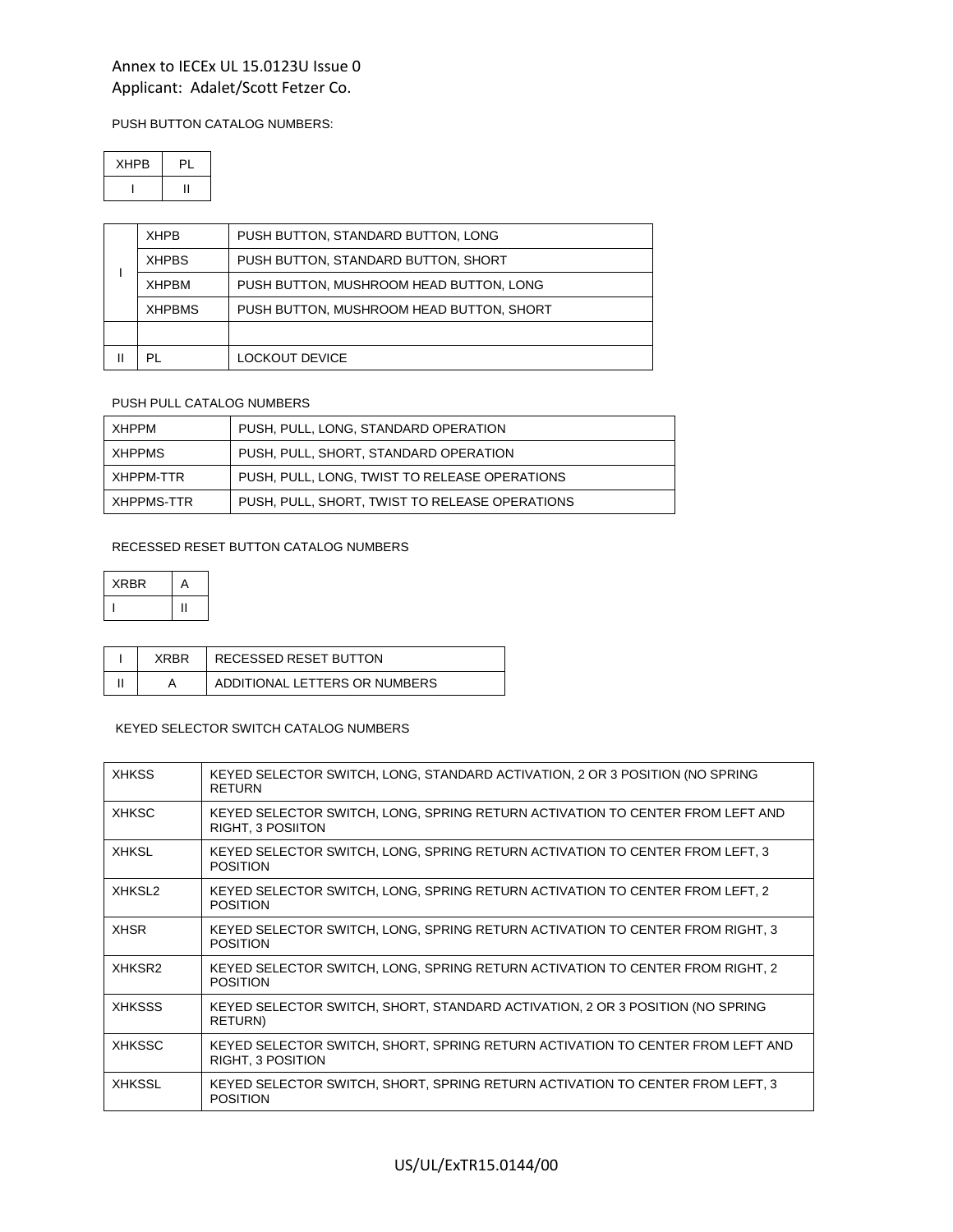# Annex to IECEx UL 15.0123U Issue 0

# Applicant: Adalet/Scott Fetzer Co.

| XHKSSL2 | KEYED SELECTOR SWITCH, SHORT, SPRING RETURN ACTIVATION TO CENTER FROM LEFT, 2<br><b>POSITION</b>  |
|---------|---------------------------------------------------------------------------------------------------|
| XHKSSR  | KEYED SELECTOR SWITCH, SHORT, SPRING RETURN ACTIVATION TO CENTER FROM RIGHT, 3<br><b>POSITION</b> |
| XHKSSR2 | KEYED SELECTOR SWITCH, SHORT, SPRING RETURN ACTIVATION TO CENTER FROM RIGHT, 2<br><b>POSITION</b> |

# SELECTOR SWITCH CATALOG NUMBERS

| <b>XHSR</b> | PI |
|-------------|----|
|             |    |

|   | <b>XHSS</b>        | SELECTOR SWITCH, LONG, STANDARD ACTIVATION, 2 OR 3 POSITION (NO SPRING RETURN)                       |
|---|--------------------|------------------------------------------------------------------------------------------------------|
|   | <b>XHSC</b>        | SELECTOR SWITCH, LONG, SPRING RETURN ACTIVATION TO CENTER FROM LEFT AND RIGHT, 3<br><b>POSITION</b>  |
|   | <b>XHSL</b>        | SELECTOR SWITCH, LONG, SPRING RETURN ACTIVATION TO CENTER FROM LEFT, 3 POSITION                      |
|   | XHSL <sub>2</sub>  | SELECTOR SWITCH, LONG, SPRING RETURN ACTIVATION TO CENTER FROM LEFT, 2 POSITION                      |
|   | <b>XHSR</b>        | SELECTOR SWITCH, LONG, SPRING RETURN ACTIVATION TO CENTER FROM RIGHT, 3 POSITION                     |
|   | XHSR <sub>2</sub>  | SELECTOR SWITCH, LONG, SPRING RETURN ACTIVATION TO CENTER FROM RIGHT,2 POSITION                      |
|   | <b>XHSSS</b>       | SELECTOR SWITCH, SHORT, STANDARD ACTIVATION, 2 OR 3 POSITION (NO SPRING RETURN)                      |
|   | <b>XHSSC</b>       | SELECTOR SWITCH, SHORT, SPRING RETURN ACTIVATION TO CENTER FROM LEFT AND RIGHT, 3<br><b>POSITION</b> |
|   | <b>XHSSL</b>       | SELECTOR SWITCH, SHORT, SPRING RETURN ACTIVATION TO CENTER FROM LEFT, 3 POSITION                     |
|   | XHSSL <sub>2</sub> | SELECTOR SWITCH, SHORT, SPRING RETURN ACTIVATION TO CENTER FROM LEFT, 2 POSITION                     |
|   | <b>XHSSR</b>       | SELECTOR SWITCH, SHORT, SPRING RETURN ACTIVATION TO CENTER FROM RIGHT, 3 POSITION                    |
|   | XHSSR <sub>2</sub> | SELECTOR SWITCH, SHORT, SPRING RETURN ACTIVATION TO CENTER FROM RIGHT,2 POSITION                     |
|   |                    |                                                                                                      |
| H | <b>PL</b>          | LOCKOUT DEVICE                                                                                       |

### MULTI-POSITION SWITCH CATALOG NUMBERS

| <b>XSS</b> | ΔP |
|------------|----|
|            | u  |

|   | XSSL                          | SELECTOR SWITCH, LONG  |
|---|-------------------------------|------------------------|
|   | <b>XSSSS</b>                  | SELECTOR SWITCH, SHORT |
|   |                               |                        |
|   | <b>DASH</b>                   |                        |
|   |                               |                        |
| Ш | ADDITIONAL LETTERS OR NUMBERS |                        |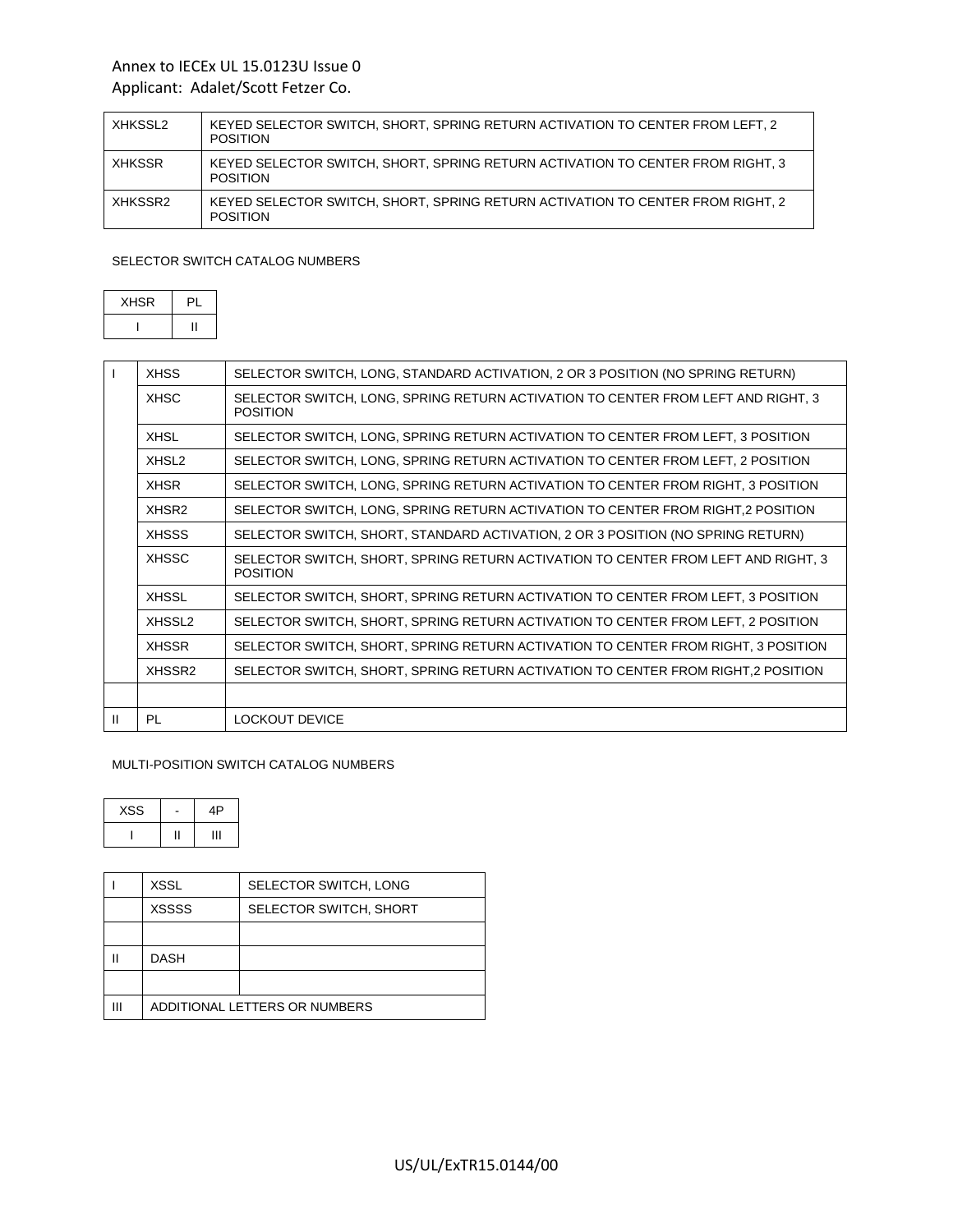# POTENTIOMETER CATALOG NUMBERS

| XPO.         | POTENTIOMETER, LONG, STANDARD DIAL  |
|--------------|-------------------------------------|
| <b>XPOS</b>  | POTENTIOMETER, SHORT, STNADARD DIAL |
| <b>XPOC</b>  | POTENTIOMETER. LONG. COUNTER DIAL   |
| <b>XPOCS</b> | POTENTIOMETER, SHORT, COUNTER DIAL  |
| <b>XPOL</b>  | POTENTIOMETER, LONG, LARGE DIAL     |
| <b>XPOLS</b> | POTENTIOMETER, SHORT, LARGE DIAL    |
|              |                                     |

# RESET BUTTON CATALOG NUMBERS

XRB A  $\| \cdot \|$ 

| <b>XRB</b>                     | <b>RESET BUTTON, SHORT</b> |
|--------------------------------|----------------------------|
| XRBI                           | <b>RESET BUTTON, LONG</b>  |
|                                |                            |
| ADDITIONAL LETTERS AND NUMBERS |                            |

## DUAL PUSH BUTTON CATALOG NUMBERS

| <b>XHDPB</b> |  |
|--------------|--|
|              |  |

| <b>XHDPB</b>  | DUAL PUSH BUTTON, LONG, MOMENTARY CONTACT  |
|---------------|--------------------------------------------|
| <b>XHDPBS</b> | DUAL PUSH BUTTON, SHORT, MOMENTARY CONTACT |
| <b>XHDMC</b>  | DUAL PUSH BUTTON, LONG, MAINTAINED CONTACT |
| <b>XHDMCS</b> | DUAL PUSH BUTTON, SHORT, MAINTAINED        |
|               |                                            |
|               | LOCKOUT DEVICE                             |

## COUPLING SHAFT CATALOG NUMBERS

| <b>XCS</b> |  |
|------------|--|
|            |  |

|   | <b>XCS</b> | <b>COUPLING SHAFT</b> |
|---|------------|-----------------------|
|   |            |                       |
| ш | ∼          | 1/4 DIAMETER          |
|   | -3         | 5/16 DIAMETER         |
|   | ა          | 1/2 DIAMETER          |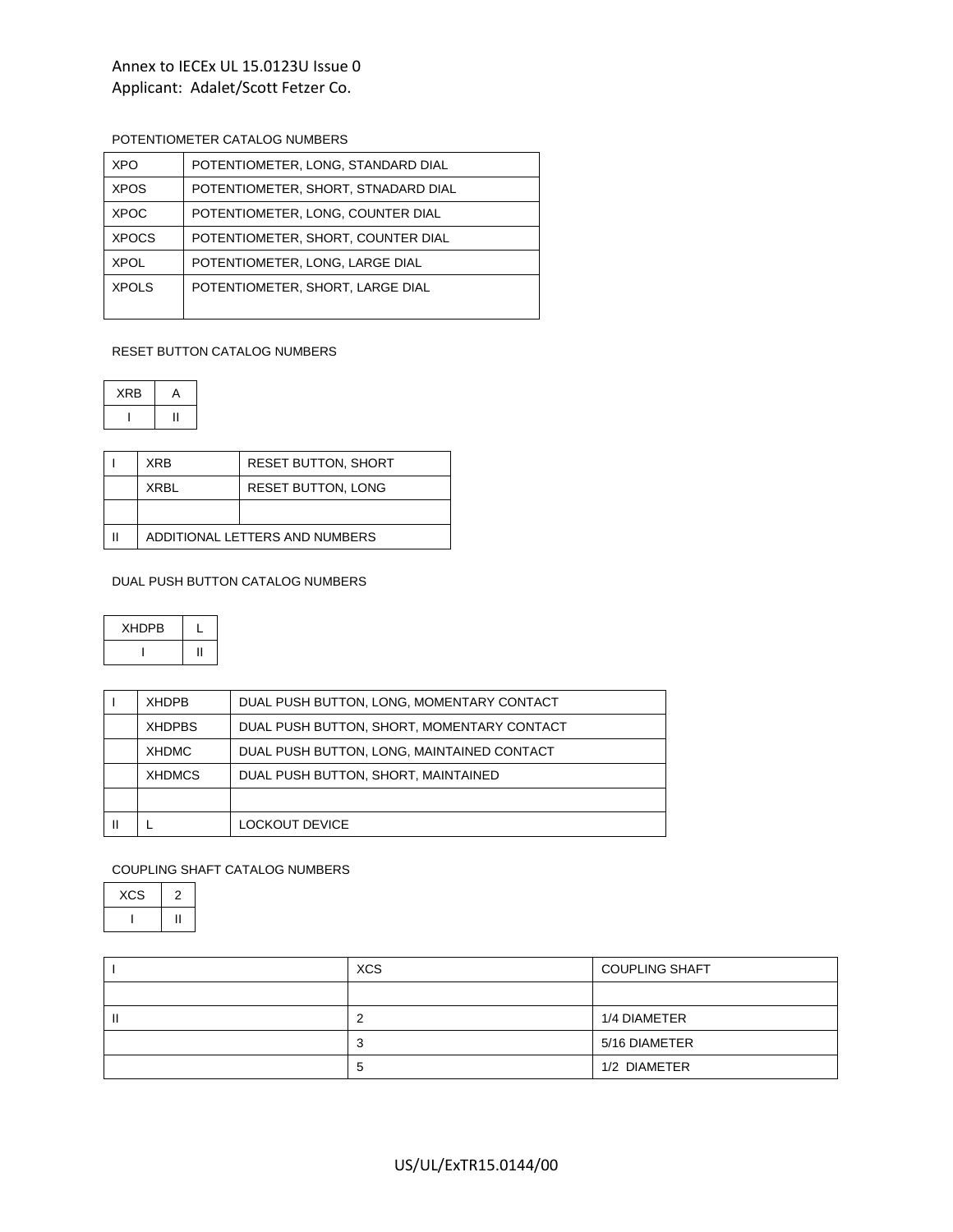# INTERMEDIATE RESET BUTTON CATALOG NUMBERS

| <b>XIRB</b>  | INTERMEDIATE RESET BUTTON, LONG  |
|--------------|----------------------------------|
| <b>XIRBS</b> | INTERMEDIATE RESET BUTTON, SHORT |

#### MINIATURE PUSH BUTTON CATALOG NUMBERS

| <b>XMOB</b> |   |
|-------------|---|
|             | π |

|   | XMOB                           | MINIATURE PUSH BUTTON, LONG  |  |  |
|---|--------------------------------|------------------------------|--|--|
|   | <b>XMOBS</b>                   | MINIATURE PUSH BUTTON, SHORT |  |  |
|   |                                |                              |  |  |
| Ш | <b>DASH</b>                    |                              |  |  |
|   |                                |                              |  |  |
| Ш | ADDITIONAL LETTERS AND NUMBERS |                              |  |  |

#### MINIATURE RESET BUTTON CATALOG NUMBERS

| <b>XMORB</b>  | MINIATURE RESET BUTTON, LONG  |
|---------------|-------------------------------|
| <b>XMORBS</b> | MINIATURE RESET BUTTON, SHORT |

## MINIATURE SELECTOR SWITCH CATALOG NUMBERS

| <b>XMOS</b> |    |
|-------------|----|
|             | וו |

| <b>XMOS</b>                   | MINIATURE SELECTOR SWITCH, LONG  |
|-------------------------------|----------------------------------|
| XMOSS                         | MINIATURE SELECTOR SWITCH, SHORT |
|                               |                                  |
| ADDITIONAL LEETERS OR NUMBERS |                                  |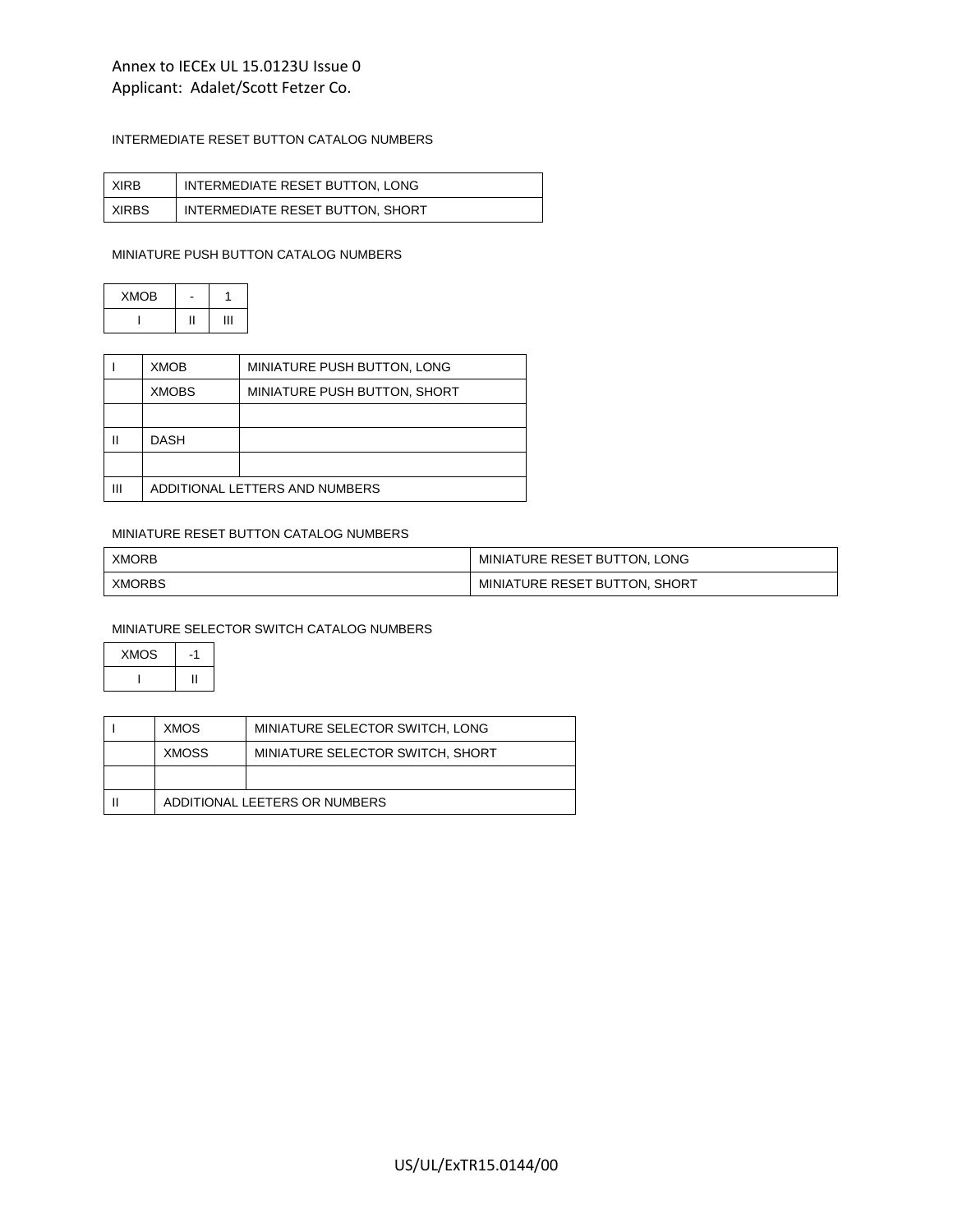### MINIATURE PILOT LIGHT CATALOG NUMBERS

| <b>XMOL</b> | ц | <b>120V</b> |
|-------------|---|-------------|
|             |   |             |

| ı | <b>XMOL</b> | <b>MINIATURE PILOT LIGHT</b> |  |
|---|-------------|------------------------------|--|
|   |             |                              |  |
| Ш | A           | AMBER                        |  |
|   | В           | <b>BLUE</b>                  |  |
|   | C           | <b>CLEAR</b>                 |  |
|   | G           | <b>GREEN</b>                 |  |
|   | R           | <b>RED</b>                   |  |
|   | W           | <b>WHITE</b>                 |  |
|   |             |                              |  |
| Ш | 120V        | 120 VOLTS AC OR DC           |  |
|   | 24V         | 24 VOLTS AC OR DC            |  |
|   | 12V         | 12 VOLTS AC OR DC            |  |

#### PILOT LIGHT CATALOG NUMBERS

| <b>XLX</b> | R | 120 | $\qquad \qquad \blacksquare$ | G |
|------------|---|-----|------------------------------|---|
|            | Π | Ш   | I٧                           |   |

| I  | <b>XLX</b>  | PILOT LIGHT, LONG     |
|----|-------------|-----------------------|
|    | <b>XLXS</b> | PILOT LIGHT SHORT     |
|    |             |                       |
| Ш  | A           | AMBER                 |
|    | в           | <b>BLUE</b>           |
|    | C           | <b>CLEAR</b>          |
|    | G           | <b>GREEN</b>          |
|    | R           | <b>RED</b>            |
|    | W           | <b>WHITE</b>          |
|    |             |                       |
| Ш  | 120         | VOLTAGE (12-120, 240) |
|    |             |                       |
| IV |             | <b>DASH</b>           |
|    |             |                       |
| V  | G           | <b>GUARDED CAP</b>    |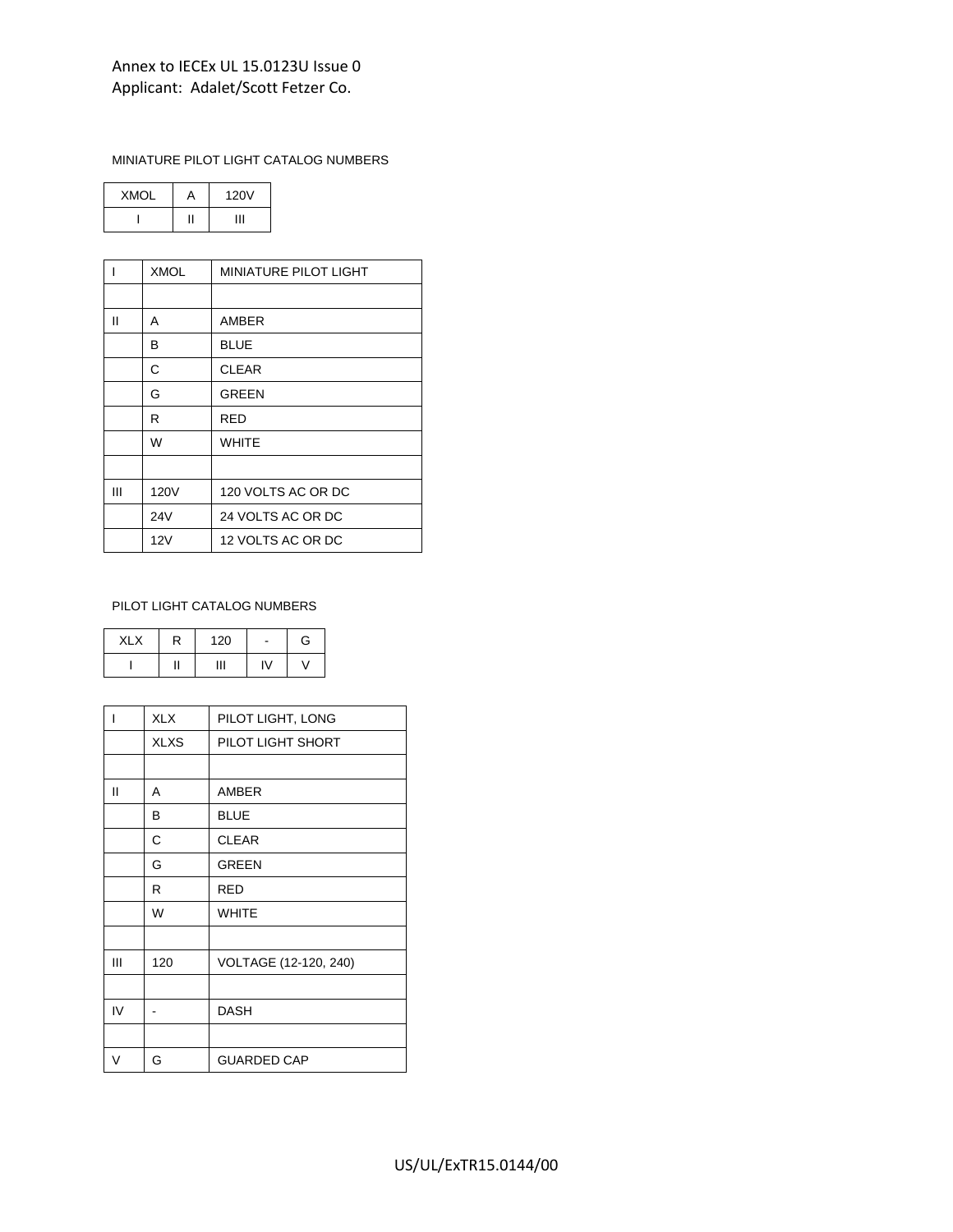## LIGHTED PUSH BUTTON CATALOG NUMBERS

| <b>XLPX</b> |  |  |
|-------------|--|--|
|             |  |  |

|    | <b>XLP</b>  | LIGHTED PUSH BUTTON, LONG  |
|----|-------------|----------------------------|
|    | <b>XLPS</b> | LIGHTED PUSH BUTTON, SHORT |
|    |             |                            |
| Ш  | A           | AMBER                      |
|    | в           | <b>BLUE</b>                |
|    | С           | <b>CLEAR</b>               |
|    | G           | <b>GREEN</b>               |
|    | R           | <b>RED</b>                 |
|    | W           | <b>WHITE</b>               |
|    |             |                            |
| Ш  | X           |                            |
|    |             |                            |
| IV | 12          | VOLTAGE (12-120, 240)      |

### LARGE BREAKER HANDLE CATALOG NUMBERS

| XCBH <sub>2</sub> |  |
|-------------------|--|
|                   |  |

| XCBH <sub>2</sub>             | <b>BREAKER HANDLE</b> |
|-------------------------------|-----------------------|
|                               |                       |
|                               | <b>DASH</b>           |
|                               |                       |
| ADDITIONAL LETTER AND NUMBERS |                       |

# SMALL HANDLE CATALOG NUMBERS

| X <sub>2</sub> PB | -H | GR <sub>1</sub> |
|-------------------|----|-----------------|
|                   | Ш  |                 |

|    | X2PB                           | SMALL HANDLE, PANELBOARD       |
|----|--------------------------------|--------------------------------|
|    |                                |                                |
| Ш  |                                | ADDITIONAL LETTERS AND NUMBERS |
|    |                                |                                |
| Ш  | -н                             |                                |
|    |                                |                                |
| I٧ | ADDITIONAL LETTERS AND NUMBERS |                                |